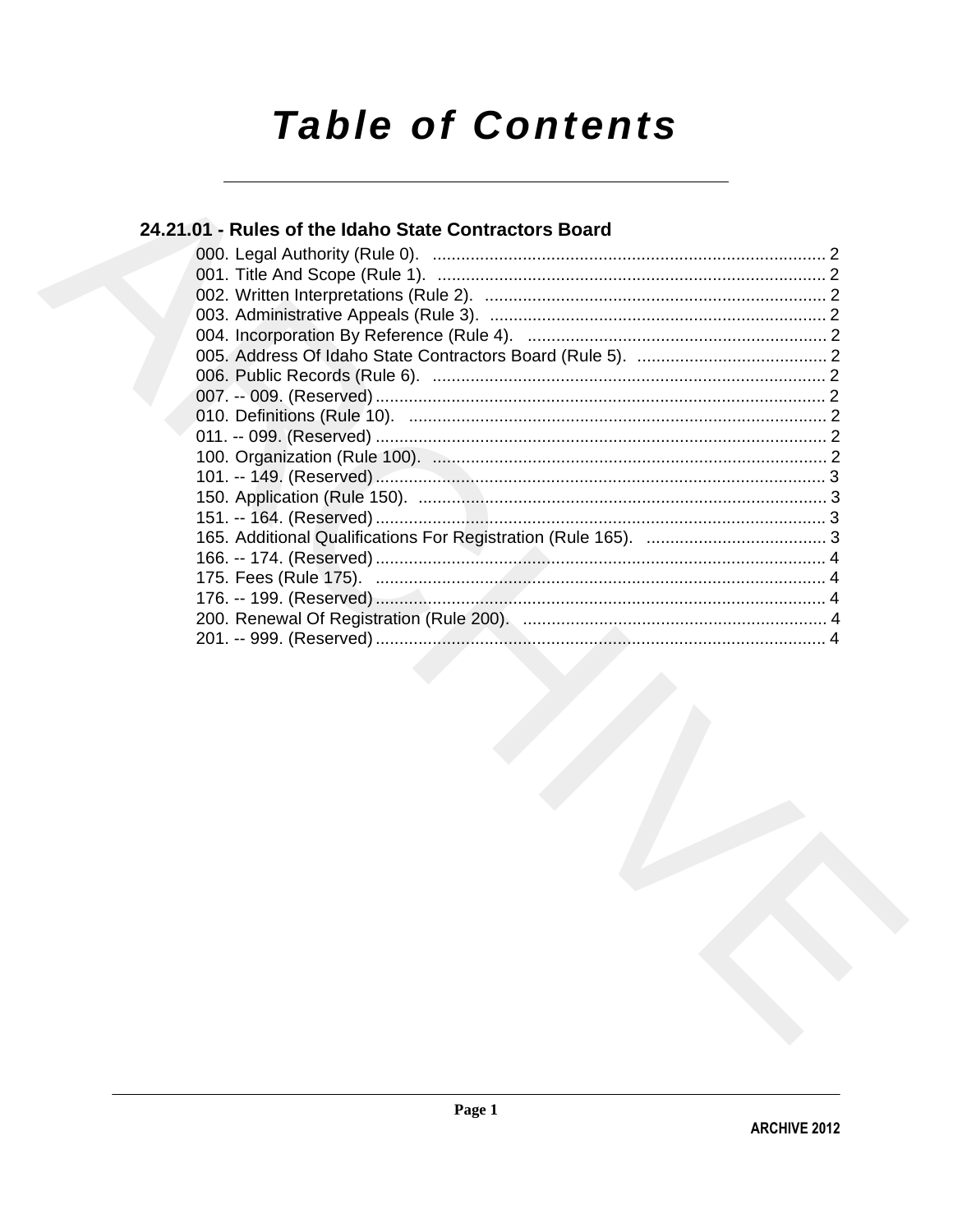#### **IDAPA 24 TITLE 21 CHAPTER 01**

#### **24.21.01 - RULES OF THE IDAHO STATE CONTRACTORS BOARD**

#### <span id="page-1-1"></span><span id="page-1-0"></span>**000. LEGAL AUTHORITY (RULE 0).**

These rules are hereby prescribed and established pursuant to the authority vested in the Idaho State Contractors Board by the provisions of Section 54-5206, Idaho Code. (3-30-06)

#### <span id="page-1-2"></span>**001. TITLE AND SCOPE (RULE 1).**

These rules shall be cited as IDAPA 24.21.01, "Rules of the Idaho State Contractors Board." (3-30-06)

#### <span id="page-1-3"></span>**002. WRITTEN INTERPRETATIONS (RULE 2).**

The Board may have written statements that pertain to the interpretation of the rules of this chapter. Such interpretations, if any, are available for public inspection and copying at cost in the main office of the Bureau of Occupational Licenses. (3-30-06) Occupational Licenses.

#### <span id="page-1-4"></span>**003. ADMINISTRATIVE APPEALS (RULE 3).**

Administrative appeals shall be governed by the Administrative Procedure Act, Title 67, Chapter 52, Idaho Code. (3-30-06)

#### <span id="page-1-5"></span>**004. INCORPORATION BY REFERENCE (RULE 4).**

These rules do not incorporate by reference any document other than those Sections of Idaho Code so referenced. (3-30-06)

#### <span id="page-1-6"></span>**005. ADDRESS OF IDAHO STATE CONTRACTORS BOARD (RULE 5).**

24.21.01 - RULES OF THE IDAHO STATE CONTRACTORS BOARD<br>
1968. LEGAL AITHYORTY (RIT.E.0).<br>
There in the former properties of the state of the state of the state of the state Critics of the state of the state of the state of The office of the Idaho State Contractors Board is located within the Bureau of Occupational Licenses, 700 W. State Street, Boise, Idaho 83702. The Bureau is open between the hours of 8:00 a.m. and 5:00 p.m. each day except Saturdays, Sundays and holidays. The telephone number of the Board is (208) 334-3233. The Board's fax number is (208) 334-3945. The Board's e-mail address is con@ibol.idaho.gov. The Board's official website is http:// www.ibol.idaho.gov.

#### <span id="page-1-7"></span>**006. PUBLIC RECORDS (RULE 6).**

The records associated with the Idaho State Contractors Board are subject to the provisions of the Idaho Public<br>Records Act, Title 9, Chapter 3, Idaho Code. (3-30-06) Records Act, Title 9, Chapter 3, Idaho Code.

#### <span id="page-1-8"></span>**007. -- 009. (RESERVED)**

#### <span id="page-1-9"></span>**010. DEFINITIONS (RULE 10).**

<span id="page-1-15"></span><span id="page-1-14"></span><span id="page-1-13"></span><span id="page-1-12"></span>**01. Board**. Board means the Idaho State Contractors Board as created in Section 54-5206, Idaho Code. (3-30-06)

**02. Bureau**. Bureau means the Idaho Bureau of Occupational Licenses as created in Section 67-2602, Idaho Code. (3-30-06)

**03. Person**. Person means any individual, firm, partnership, limited liability company, limited liability partnership, corporation, trust, association or other entity or organization capable of conducting business, or any combination thereof acting as a unit. combination thereof acting as a unit.

#### <span id="page-1-10"></span>**011. -- 099. (RESERVED)**

#### <span id="page-1-16"></span><span id="page-1-11"></span>**100. ORGANIZATION (RULE 100).**

<span id="page-1-17"></span>**01. Meetings**. The Board shall meet not less than once during each calendar quarter and at such times and places as designated by the Board or the Chairman of the Board. Special meetings may be held at the call of the Chairman, and all members shall be notified in writing. (3-30-06)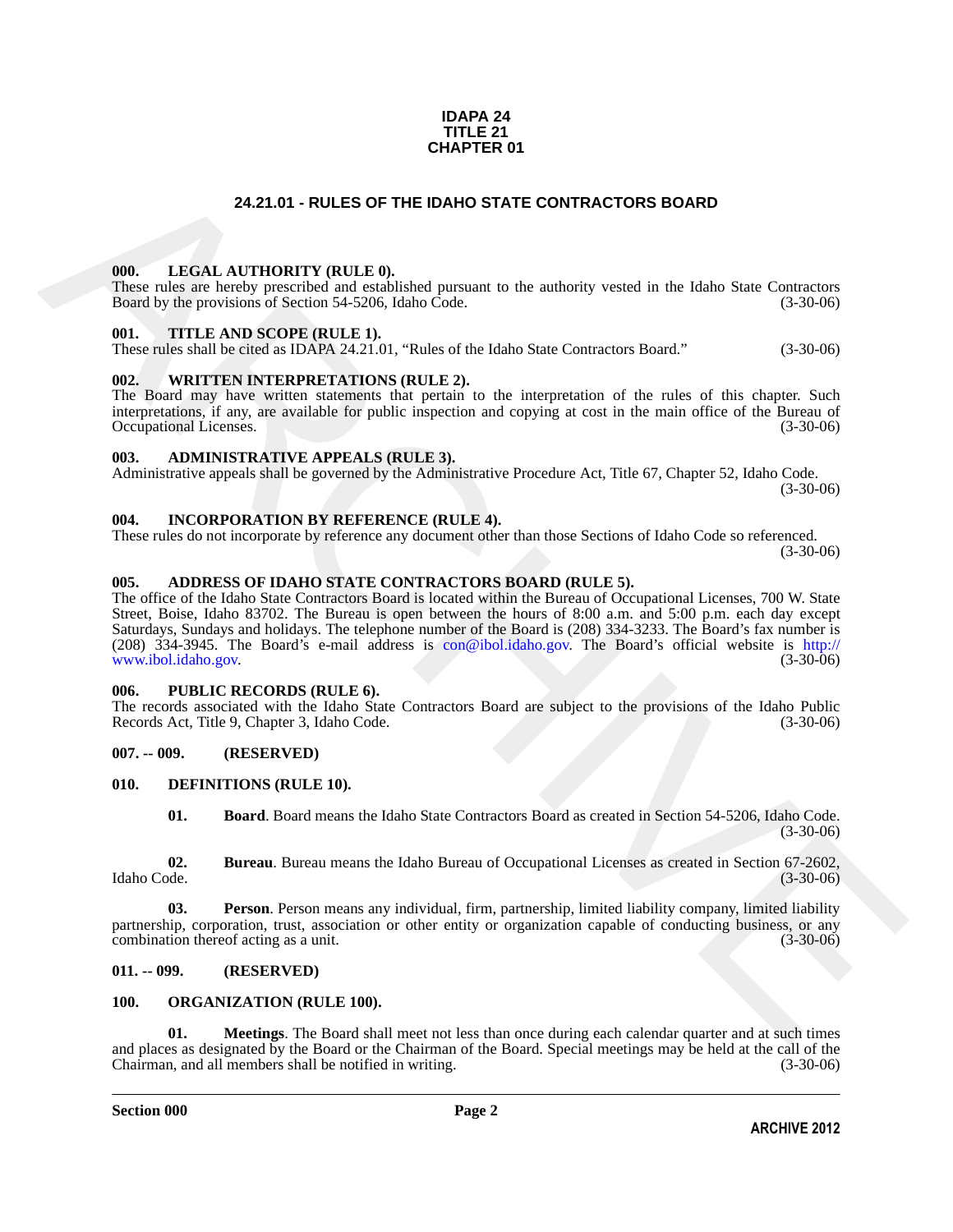#### <span id="page-2-8"></span><span id="page-2-0"></span>**101. -- 149. (RESERVED)**

#### <span id="page-2-7"></span><span id="page-2-1"></span>**150. APPLICATION (RULE 150).**

#### <span id="page-2-2"></span>**151. -- 164. (RESERVED)**

#### <span id="page-2-6"></span><span id="page-2-5"></span><span id="page-2-4"></span><span id="page-2-3"></span>**165. ADDITIONAL QUALIFICATIONS FOR REGISTRATION (RULE 165).**

| a.<br>Title 67, Idaho Code.             | All meetings shall be held in accordance with the Idaho Open Meeting Law, Chapters $2340 - 2347$ ,                                                                                                                                                                                                                                                                                                                                                                                                                                                                                                         | $(3-30-06)$    |
|-----------------------------------------|------------------------------------------------------------------------------------------------------------------------------------------------------------------------------------------------------------------------------------------------------------------------------------------------------------------------------------------------------------------------------------------------------------------------------------------------------------------------------------------------------------------------------------------------------------------------------------------------------------|----------------|
| $\mathbf{b}$ .<br>the Board as a whole. | A minimum of three (3) Board members shall constitute a quorum and shall be required for the<br>transaction of business. A majority vote of the Board members present at a meeting shall be considered the action of                                                                                                                                                                                                                                                                                                                                                                                       | $(3-30-06)$    |
| 02.                                     | <b>Organization of the Board</b> . At the first meeting of each fiscal year, the Board shall elect from its<br>members a Chairman, who shall assume the duty of the office immediately upon such selection.                                                                                                                                                                                                                                                                                                                                                                                                | $(3-30-06)$    |
| a.                                      | The Chairman shall when present, preside at all meetings, appoint with the consent of the Board, all<br>committees, and shall otherwise perform all duties pertaining to the office of Chairman. The Chairman shall be an ex-<br>officio member of all committees.                                                                                                                                                                                                                                                                                                                                         | $(3-30-06)$    |
| $\mathbf{b}$ .                          | The Chief of the Bureau shall act as an agent of the Board and shall be the official keeper of all<br>records of the Board. The Bureau shall provide such services as may be authorized by Chapter 26, Title 67, Idaho<br>Code, and as defined under contract between the Bureau and the Board.                                                                                                                                                                                                                                                                                                            | $(3-30-06)$    |
| $101. - 149.$                           | (RESERVED)                                                                                                                                                                                                                                                                                                                                                                                                                                                                                                                                                                                                 |                |
|                                         | Each applicant for registration shall submit a complete application on applications forms approved by the board<br>together with the required fee(s). The applicant must provide or facilitate the provision of any supplemental third<br>party documents that may be required. Applications on file with the Board where an applicant has failed to respond to<br>a Board request or where the applications have lacked activity for twelve (12) consecutive months shall be deemed<br>denied and shall be terminated upon thirty (30) days written notice unless good cause is established to the Board. | $(5 - 8 - 09)$ |
| $151. - 164.$                           | (RESERVED)                                                                                                                                                                                                                                                                                                                                                                                                                                                                                                                                                                                                 |                |
| 165.<br>Idaho Code and these rules.     | ADDITIONAL QUALIFICATIONS FOR REGISTRATION (RULE 165).<br>Applicants for a registration shall meet the following qualifications in addition to those set forth in Section 54-5210,                                                                                                                                                                                                                                                                                                                                                                                                                         | $(4-2-08)$     |
| 01.                                     | Felony Conviction. Not have been convicted of any felony in a state or federal court; provided the<br>applicant may make written request to the board for an exemption review to determine the applicant's suitability for<br>registration, which the board shall determine in accordance with the following:                                                                                                                                                                                                                                                                                              | $(4-2-08)$     |
| 02.                                     | <b>Exemption Review.</b> The exemption review shall consist of a review of any documents relating to<br>the felony and any supplemental information provided by the applicant bearing upon his suitability for registration.<br>The board may, at its discretion, grant an interview of the applicant.                                                                                                                                                                                                                                                                                                     |                |
|                                         |                                                                                                                                                                                                                                                                                                                                                                                                                                                                                                                                                                                                            | $(4-2-08)$     |
| a.                                      | During the review, the board shall consider the following factors or evidence:                                                                                                                                                                                                                                                                                                                                                                                                                                                                                                                             | $(4-2-08)$     |
| $\mathbf i$ .                           | The severity or nature of the felony;                                                                                                                                                                                                                                                                                                                                                                                                                                                                                                                                                                      | $(4-2-08)$     |
| ii.                                     | The period of time that has passed since the felony under review;                                                                                                                                                                                                                                                                                                                                                                                                                                                                                                                                          | $(4-2-08)$     |
| iii.                                    | The number or pattern of felonies or other similar incidents;                                                                                                                                                                                                                                                                                                                                                                                                                                                                                                                                              | $(4-2-08)$     |
| iv.                                     | The circumstances surrounding the crime that would help determine the risk of repetition;                                                                                                                                                                                                                                                                                                                                                                                                                                                                                                                  | $(4-2-08)$     |
| V.                                      | The relationship of the crime to the registered practice of construction; and                                                                                                                                                                                                                                                                                                                                                                                                                                                                                                                              | $(4-2-08)$     |

- iv. The circumstances surrounding the crime that would help determine the risk of repetition; (4-2-08)
- v. The relationship of the crime to the registered practice of construction; and (4-2-08)
- vi. The applicant's activities since the crime under review, such as employment, education,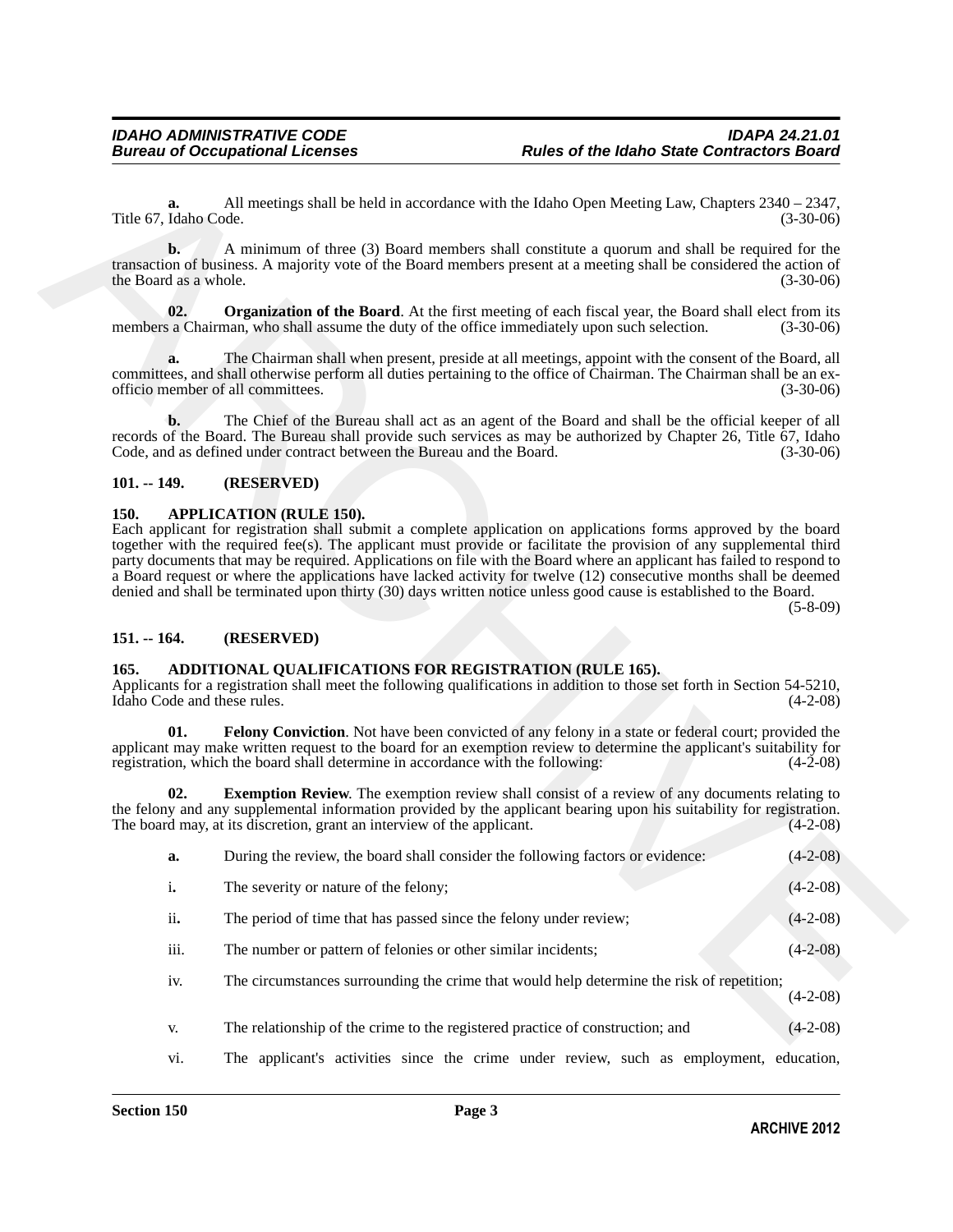participation in treatment, payment of restitution, or any other factors which may be evidence of current rehabilitation. (4-2-08) rehabilitation. (4-2-08)

<span id="page-3-5"></span>**b.** The applicant shall bear the burden of establishing his current suitability for registration.  $(4-2-08)$ 

**03.** Fraud in Application Process. The registration application and supporting documents are free *r* fraud or material misrepresentations. (4-2-08) from any fraud or material misrepresentations.

#### <span id="page-3-0"></span>**166. -- 174. (RESERVED)**

#### <span id="page-3-6"></span><span id="page-3-1"></span>**175. FEES (RULE 175).**

Fees are not refundable, therefore, applications should not be filed unless the applicant can meet all requirements.

(3-30-06)

<span id="page-3-7"></span>**01. Application Fee**. Application fee (includes original registration) - thirty dollars (\$30). (3-30-06)

<span id="page-3-8"></span>**02. Reciprocal Fee**. Endorsement fee - twenty-five dollars (\$25). (3-30-06)

<span id="page-3-11"></span>**03. Renewal Fee**. Annual registration renewal fee - twenty-five dollars (\$25). (3-30-06)

<span id="page-3-10"></span><span id="page-3-9"></span>**04. Reinstatement Fee**. Reinstatement fee - twenty-five dollars (\$25). (3-30-06)

**05. Refund of Fees**. No refund of fees shall be made to any person who has paid such fees for on or reinstatement of a license. (3-30-06) application or reinstatement of a license.

#### <span id="page-3-2"></span>**176. -- 199. (RESERVED)**

#### <span id="page-3-13"></span><span id="page-3-12"></span><span id="page-3-3"></span>**200. RENEWAL OF REGISTRATION (RULE 200).**

protieption in traineast, payment of restitution, or any other factors which may be evidence of carriers<br>
No applicant shall bear the bustes of stabilishing his current suitability for expiration. (4.2.08)<br>
ARCHIVE TO PRO **01. Expiration Date**. All registrations expire and must be renewed annually on forms approved by the Board on the birth date of an individual registrant or the anniversary date of the original registration for a business entity in accordance with Section 67-2614, Idaho Code. Registrations not so renewed will be cancelled in accordance with Section 67-2614, Idaho Code.

<span id="page-3-14"></span>**02.** Reinstatement. Any registration cancelled for failure to renew may be reinstated in accordance tion 67-2614, Idaho Code. (3-30-06) with Section 67-2614, Idaho Code.

#### <span id="page-3-4"></span>**201. -- 999. (RESERVED)**